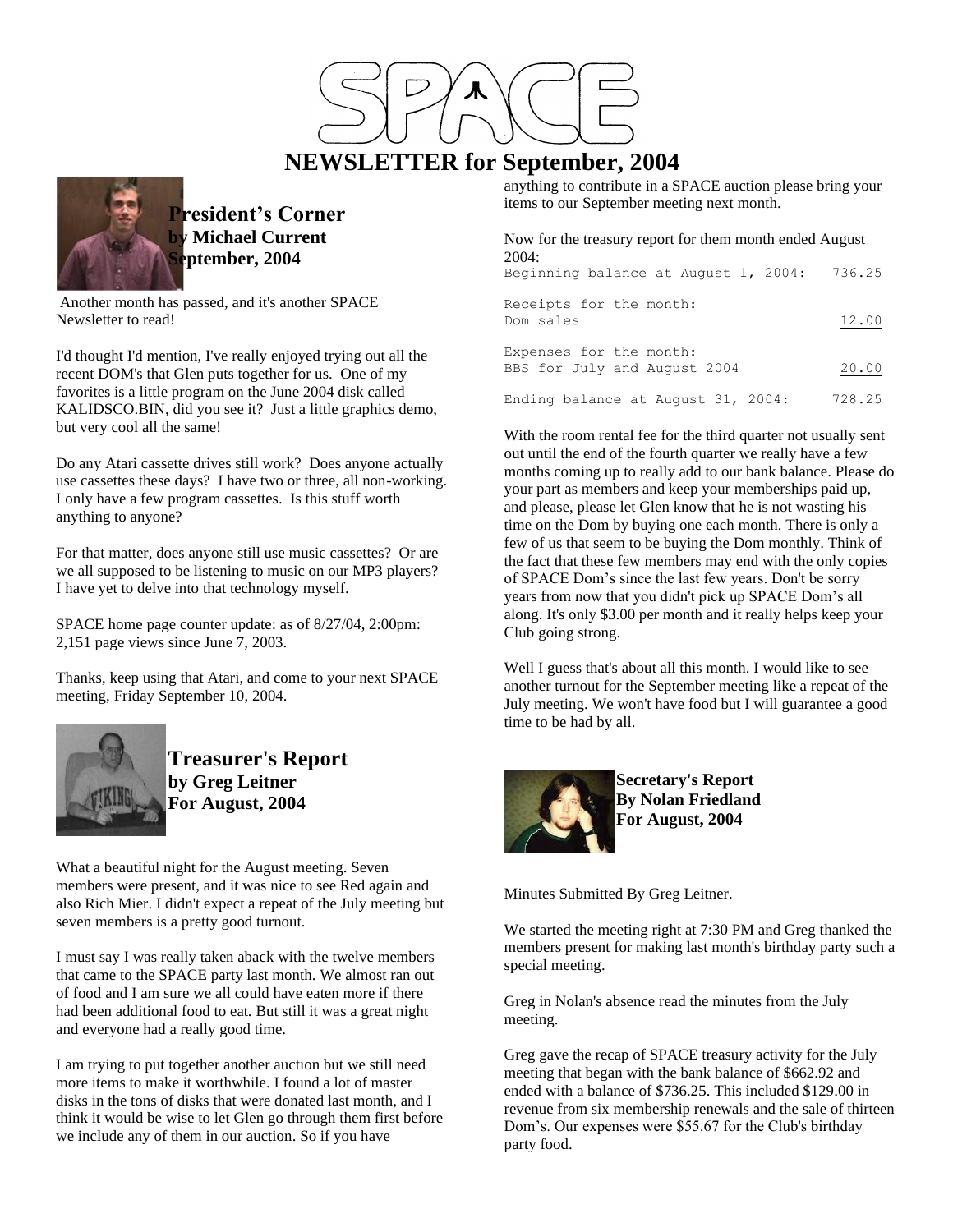Glen had another Dom from Page 6 that took up both sides of a disk.

Our membership count was fifteen paid up and one current member not paid which should give us the same membership count as last month (16).

No old business to discuss except for Greg once again expressing a great satisfaction with the attendance of the July meeting.

Under new business, Red said he possibly has the whole collection of TAIG newsletters that he may be able to bring to a future meeting for Michael Current to look through. We wrapped up the meeting at 8:00 PM



**BBS Corner By Nolan Friedland For September, 2004**

Nothing Received This Month For The BBS Corner.

\*\*\*\*\*\*\*\*\*\*\*\*\*\*\*\*\*\*\*\*\*\*\*\*\*\*\*\*\*\*\*\*\*\*\*\*\*\*\*\*\*\*\*\*\*

A-T-A-R-I Answers-Tips-And-Relevant-Information by: Paul V Alhart paulalhart@hotmail.com 1988.11

Whenever I have to answer the same question over and over I get a little irritated. When the question is being asked by my computer I see RED. After all, I bought a computer to make my life easier by taking care of all the trivial things automatically. I use AtariWriter+ all the time but some times it gets on my nerves with all its questions.

### "WHAT TYPE OF PRINTER?"

"The same printer I had yesterday dummy."

"ARE YOU SURE Y/N?"

And so it goes. This prompted me to write DefaultWriter+ about a year ago. DefaultWriter+ allows you to modify the AtariWriter+ global settings to DefaultWriter+ be what YOU want them to be. Boot up AtariWriter+ and its ready to go. Originally a type in program appearing first in this newsletter as AtariWriter+ Default Adjuster and latter in Antic Tech Tips (July 88) as DefaultWriter+, this program is a must for all AtariWriter+ users. But still everything was not as it should have been. That annoying BUZZER! Sure I could turn it off every time I booted the program or returned from the Proofreader, but it should have learned by now. Well, now it has. This month's type in program is called DefaultWriter+ Companion #1. DWC1 will let you modify AtariWriter+ (48K version only) so that the buzzer is off when the program boots up. You can still toggle it on and off from the main menu as before. DWC1 also lets you change the default length of the

buzzer from 0 to 255 jiffies. The normal default is 32 jiffies. Even with the buzzer off it will still sound before it executes some commands like Format. Now you can make it a short pleasant bell sound or set the duration to 0 to have total silence. Yes there is a Companion #2 which takes care of the buzzer and another irritation in the Proofreader program, but you'll have to wait till next month for that one.

To use DefaultWriter+ Companion #1:

Copy the file AP.OBJ to a freshly formatted single density disk. Run DWC1 and answer the prompts. Copy AP.OBJ back to your master AtariWriter+ disk and your done. Enjoy the silence.

1 REM DefaultWriter+ Companion #1 2 REM by Paul V. Alhart 3 REM 4 REM This Program will allow you to change the BUZZER Default settings for AtariWriter+ (48K Version). 5 REM 6 REM 10 TRAP 100:DIM IN\$(1):OPEN #1,12,0,"D:AP.OBJ":NOTE #1,Q,W:S1=Q+105:S2=Q+122:B1=22:B2=84 20 POINT #1,S1,B1:GET #1,A:POINT #1,S2,B2:GET #1,B:IF A<>0 AND A<>255 THEN 90 30 ? CHR\$(125):? "THE BUZZER DEFAULT SETTING IS ";A:? "  $0 = \text{OFF}$  255 = ON" 40 ? :? "BUZZER DURATION IS SET TO ";B;" JIFFIES":? "  $NORMAL = 32"$ 50 ? :? "DO YOU WANT TO CHANGE THESE SETTINGS":INPUT IN\$:IF IN\$<>"Y" THEN CLOSE #1:END 60 ? :? :? "ENTER 0 OR 255 FOR BUZZER DEFAULT":INPUT A:IF A<>0 AND A<>255 THEN 60 70 ? "ENTER BUZZER DURATION":INPUT B 80 POINT #1,S1,B1:PUT #1,A:POINT #1,S2,B2:PUT #1,B:GOTO 20 90 CLOSE #1:? "USE FOR 48K VERSION ONLY" 100 CLOSE #1:? "ERROR ";PEEK(195)

## \*\*\*\*\*\*\*\*\*\*\*\*\*\*\*\*\*\*\*\*\*\*\*\*\*\*\*\*\*\*\*\*\*\*\*\*\*\*\*\*\*\*\*\*\*\* --Date: Wed, 25 Aug 2004 18:08:41 -0500

Well I decided to officially announce my site as being open. I would say it is still in a beta stage as I don't have everything posted yet online for sale. But check it out and kick the tires.

Stuff for sale on the site includes:

Atari, Commodore, TI, Nintendo, Sega, Coleco, Intellivision, and More.

### [http://www.8bitclassics.com](http://www.8bitclassics.com/)

\*\*\*\*\*\*\*\*\*\*\*\*\*\*\*\*\*\*\*\*\*\*\*\*\*\*\*\*\*\*\*\*\*\*\*\*\*\*\*\*\*\*\*\*\*\*